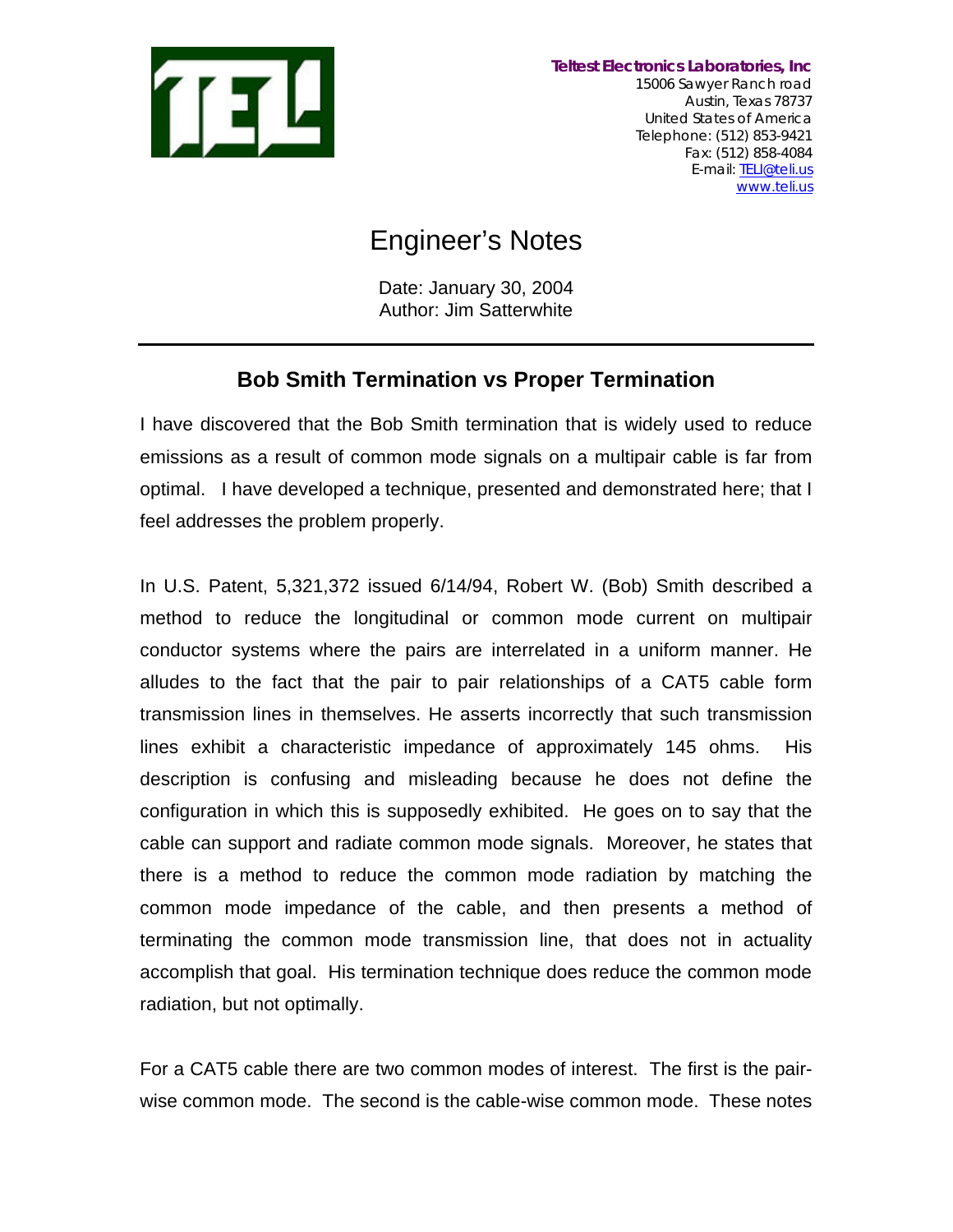will address the pair-wise common mode. The pair wise common mode has a common mode characteristic impedance that can be readily characterized, while the cable-wise characteristic impedance is grossly dependent on implementation. Actually, the characteristic impedance of the cable-wise common mode is not a meaningful concept except in some well-defined circumstances.

Figure 1 shows a length of CAT 5 cable with each pair shorted.





Next we will look at the pair-wise common mode characteristic impedance relationships within CAT 5 cable. See Figure 2. There are four pairs. There is an intrinsic characteristic impedance between each pair. Due to the approximate symmetry in the construction of the cable, each pair has the same relation with any other pair. It is prudent to define the relationships to be described (Smith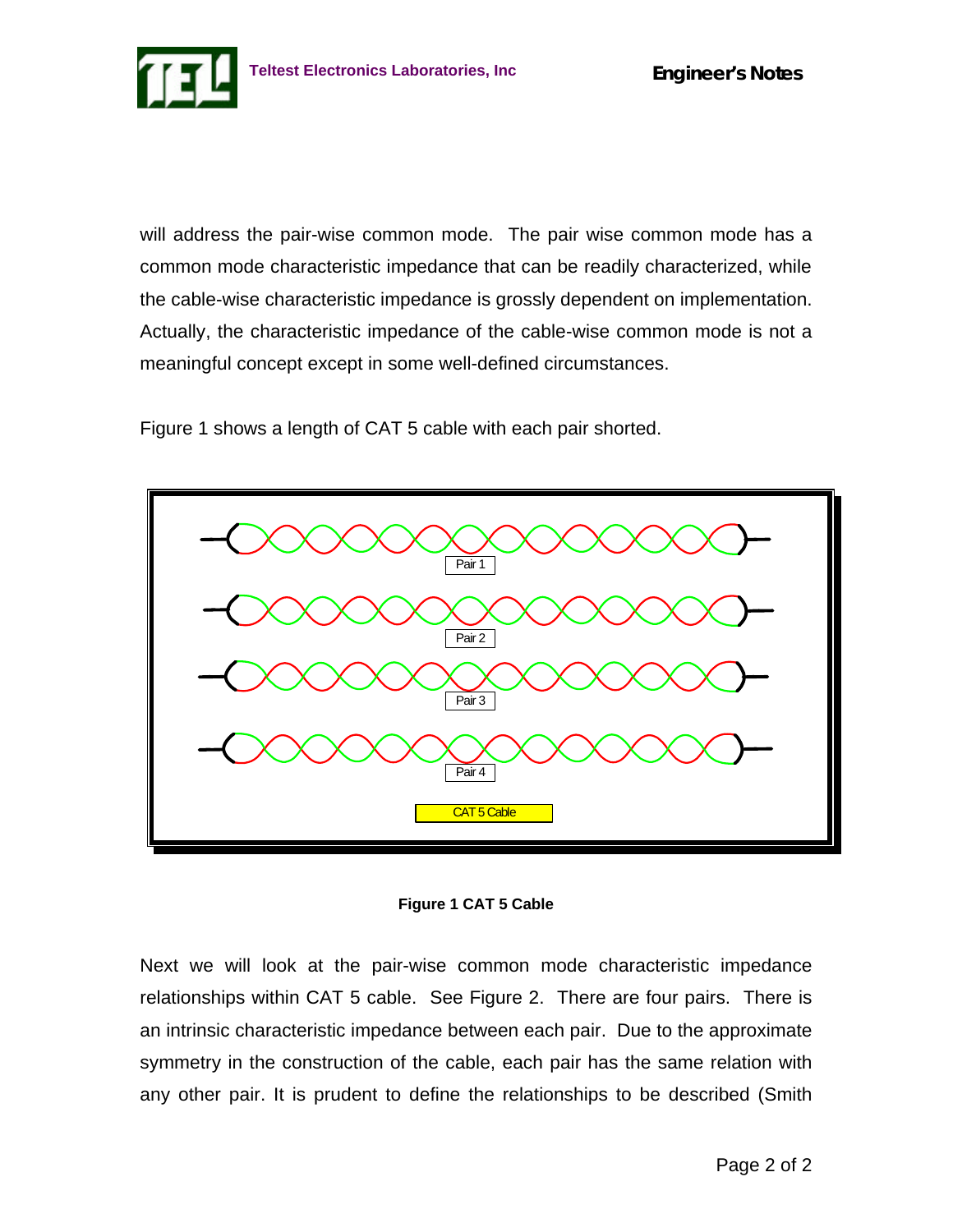

doesn't do that). Since the inherent characteristic impedances cannot be measured directly, to verify the theory it is necessary to measure them in combinations and resolve the individual elements.



**Figure 2 CAT 5 Cable – Pair-Wise Characteristic Impedances**

First, there is the relationship between any two pairs  $(Z_{1-1})$ . This parameter is somewhat meaningless in application because all four pairs are interrelated, but it is useful and can be characterized none-the-less. The second and more meaningful relationship is the characteristic impedance of one pair relative to the other three pairs  $(Z_{1-3})$ . The third is the relationship of two pairs to the other two pairs  $(Z_{2-2})$ . For the case of one pair versus any other pair with the two remaining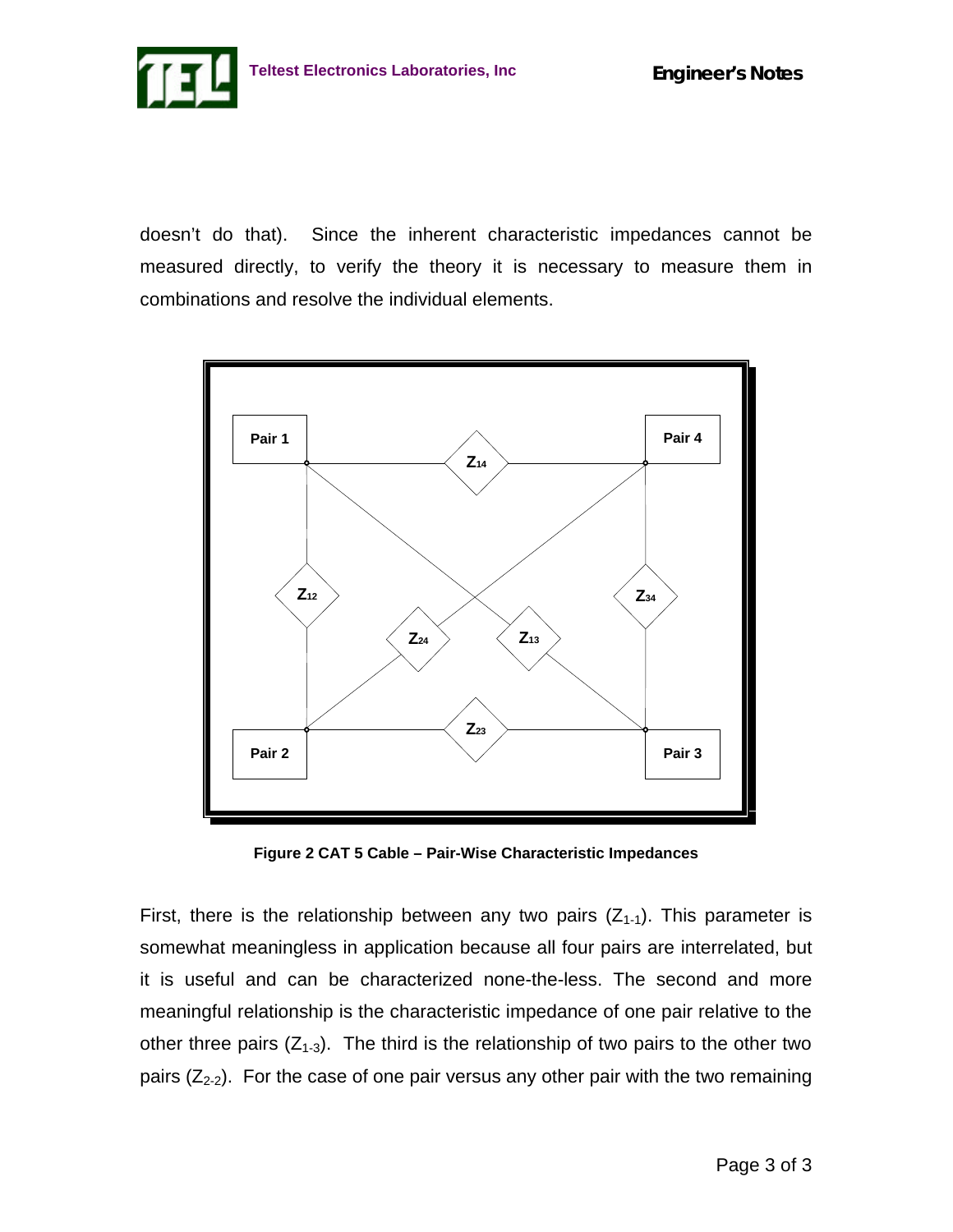pairs floating, the measured characteristic impedance is approximately<sup>1</sup> 100 ohms. For the case of one pair versus the other three pairs tied together the measured characteristic impedance is approximately 70 ohms. For the case of two pairs tied together vs. the other two pars tied together the measured characteristic impedance is approximately 50 ohms. Nowhere does there exist a relationship that I can see where the characteristic impedance is anywhere near Smith's stated 145 ohms.



#### **Figure 3 Relationship Definitions**

Figure 3 shows the definitions of some of the possible measurable characteristic impedances.

 $\overline{a}$ 

 $1$  From the measurements I have made, in a given cable, a variation as great as  $+/-15\%$  appears to be the norm.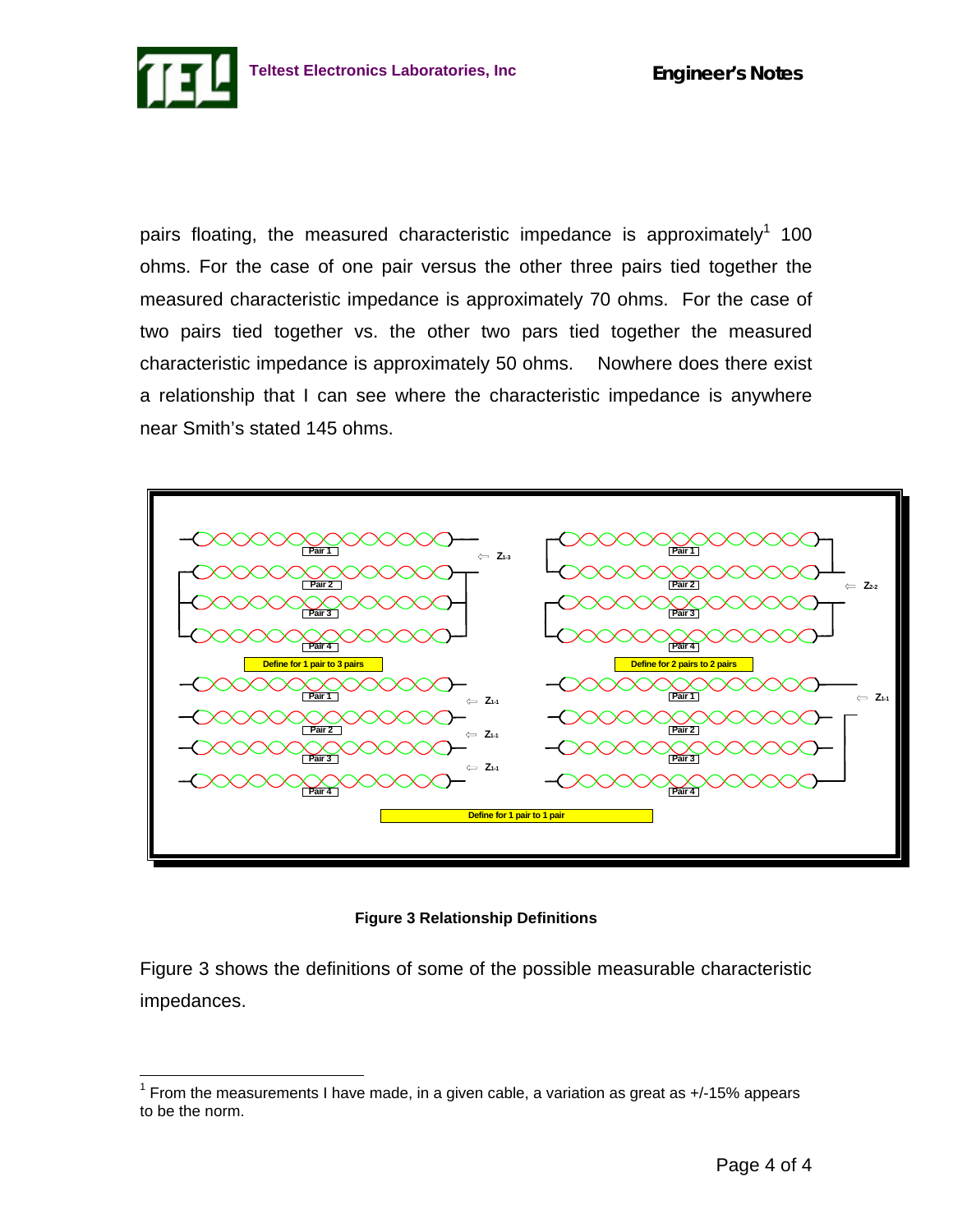Table 1 shows some measured data samples. These were taken using the Agilent 4396B Network Analyzer.

#### **Table 1 Sample Data**

| <b>Type</b>       | ID             | $1-3A$ | $1-3B$ | $2 - 2$ | $1-1A$ | $1-1B$ | $1-1$ C |
|-------------------|----------------|--------|--------|---------|--------|--------|---------|
| Cable             |                | Ohms   | Ohms   | Ohms    | Ohms   | Ohms   | Ohms    |
| CAT <sub>5</sub>  | 1              | 69.6   | 72.2   | 58.9    | 93.5   | 101    | 99.5    |
| CAT <sub>5</sub>  | 2              | 73.8   | 75.0   | 42.8    | 117    | 90.0   | 116     |
| CAT <sub>5</sub>  | 3              | 72.4   | 73.2   | 61.6    | 97     | 108    | 102     |
| CAT <sub>5E</sub> | $\overline{1}$ | 72.5   | 72.9   | 42.3    | 113    | 90.0   | 117     |
| CAT 5E            | 2              | 67.5   | 69.4   | 58.5    | 91     | 100.5  | 95      |
| CAT <sub>6</sub>  | 1              | 85.8   | 85.2   | 70.0    | 114    | 120    | 117     |

# **Analysis**

Analysis of the measured values to determine the inherent characteristic impedance values is complex. See Figure 3.

$$
Z_{1-3(1,234)} = Z_{14} / \frac{Z_{12}}{Z_{13}}
$$

 $Z_{2-2(12,34)} = Z_{14}/Z_{23}/Z_{13}/Z_{24}$ 

 $Z_{1-3(1,234)} = Z_{12}//$  (Complicated combination of  $Z_{14}$ ,  $Z_{34}$ ,  $Z_{23}$ ,  $Z_{13}$ ,  $Z_{24}$ )

This does not appear to be readily manageable. Therefore, I accomplished a simulation selecting values for  $Z_{nn}$  to give values something near the measured data. From this, the intrinsic characteristic impedance  $Z_{nn}$  appears to be in the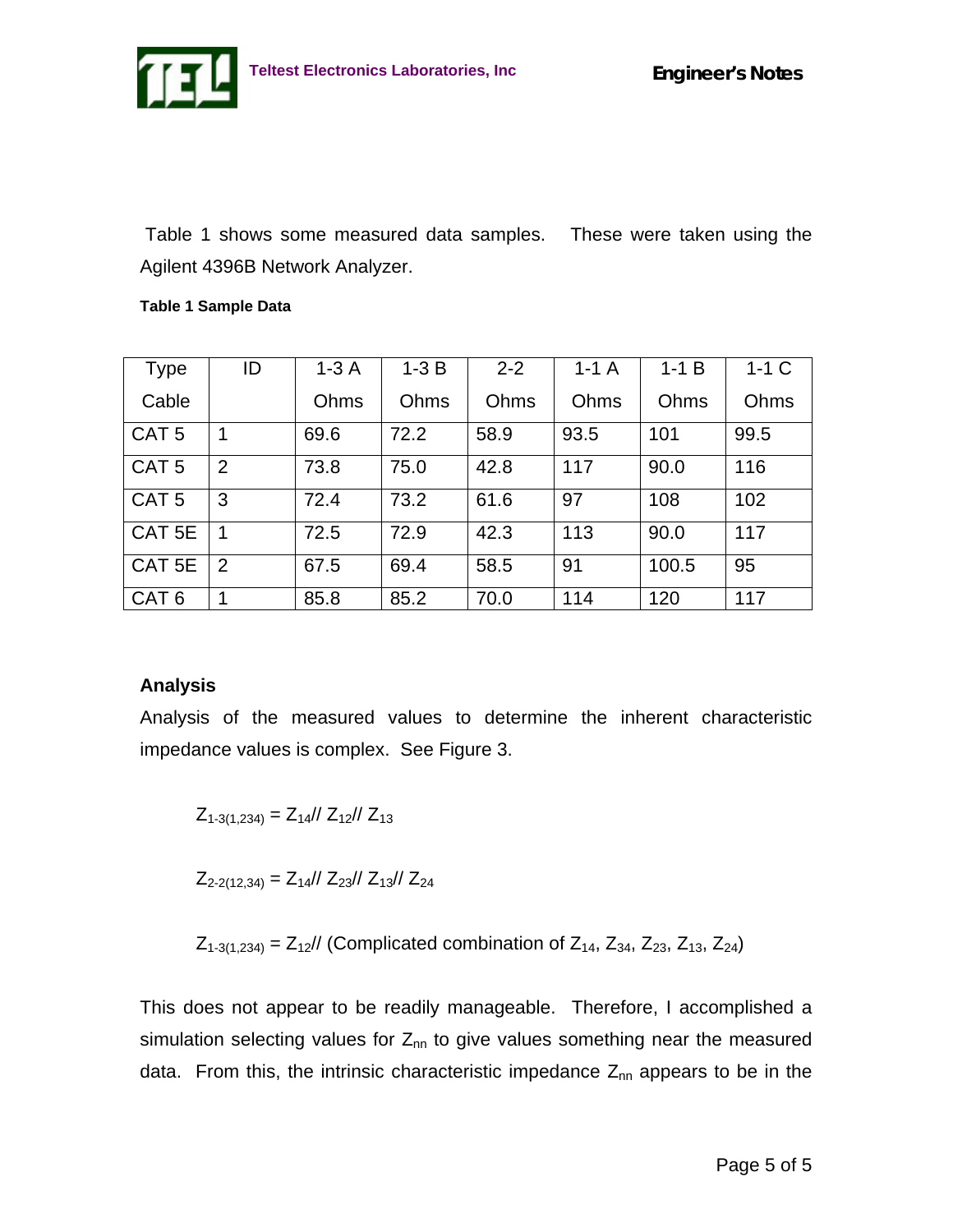

vicinity of 200 ohms. I suggest that the value of  $Z_{nn}$  varies along the length of the cable as well as from pair to pair.

To properly terminate the common mode transmission lines, the following is presented.



**Figure 4 Termination Applied**

One way to visualize a method of termination is terminate the  $Z_{1-3}$  characteristic impedance. First, that transmission line must be terminated with a value equal to its characteristic impedance. A single resistor termination will accomplish this, however the other three pairs are not tied together in normal use. A more general approach, in theory, is to form a resistor network comprised of four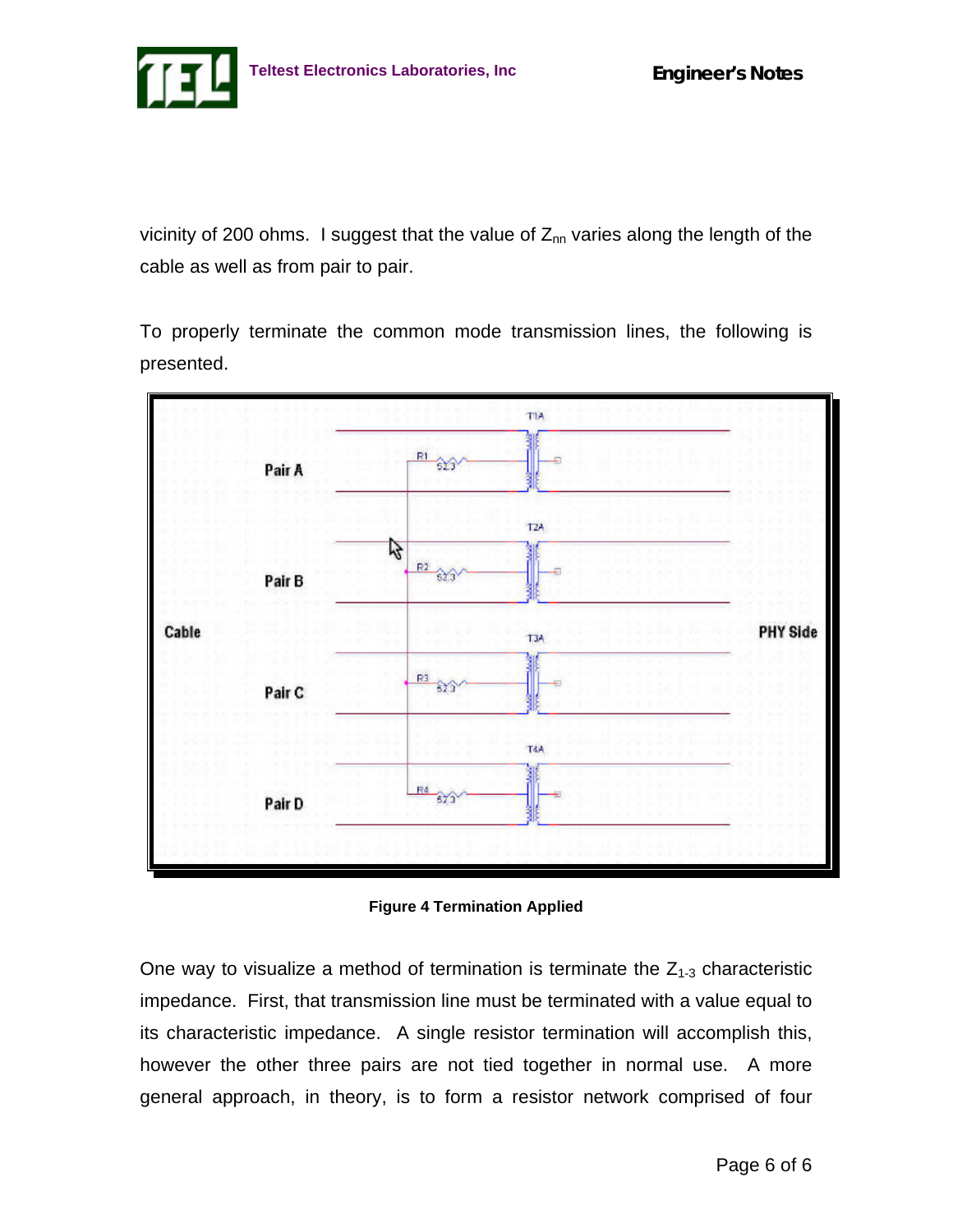

resistors of equal value, one in series with the other three in parallel. Then compute the resistance value such that the network matches the  $Z_{1-3}$ characteristic impedance of the cable. See Figure 5.



**Figure 5 Matching Equations**

Smith claims that all four resistors should be 75 ohms.



**Figure 6 Smith's Termination**

This means that a 75 ohm resistor in all four terminations would match a common mode impedance of 100 ohms for  $Z_{1-3}$ . But Smith claims the characteristic impedance of "some" common mode configuration that he is attempting to match is 145 ohms. Being as I don't know what configuration he is talking about and no configuration I can envision is anywhere near 145 ohms, I can only conclude that his numbers and approach to deriving them are wrong. Additionally, his matching technique, given a common mode characteristic impedance, does not produce a match.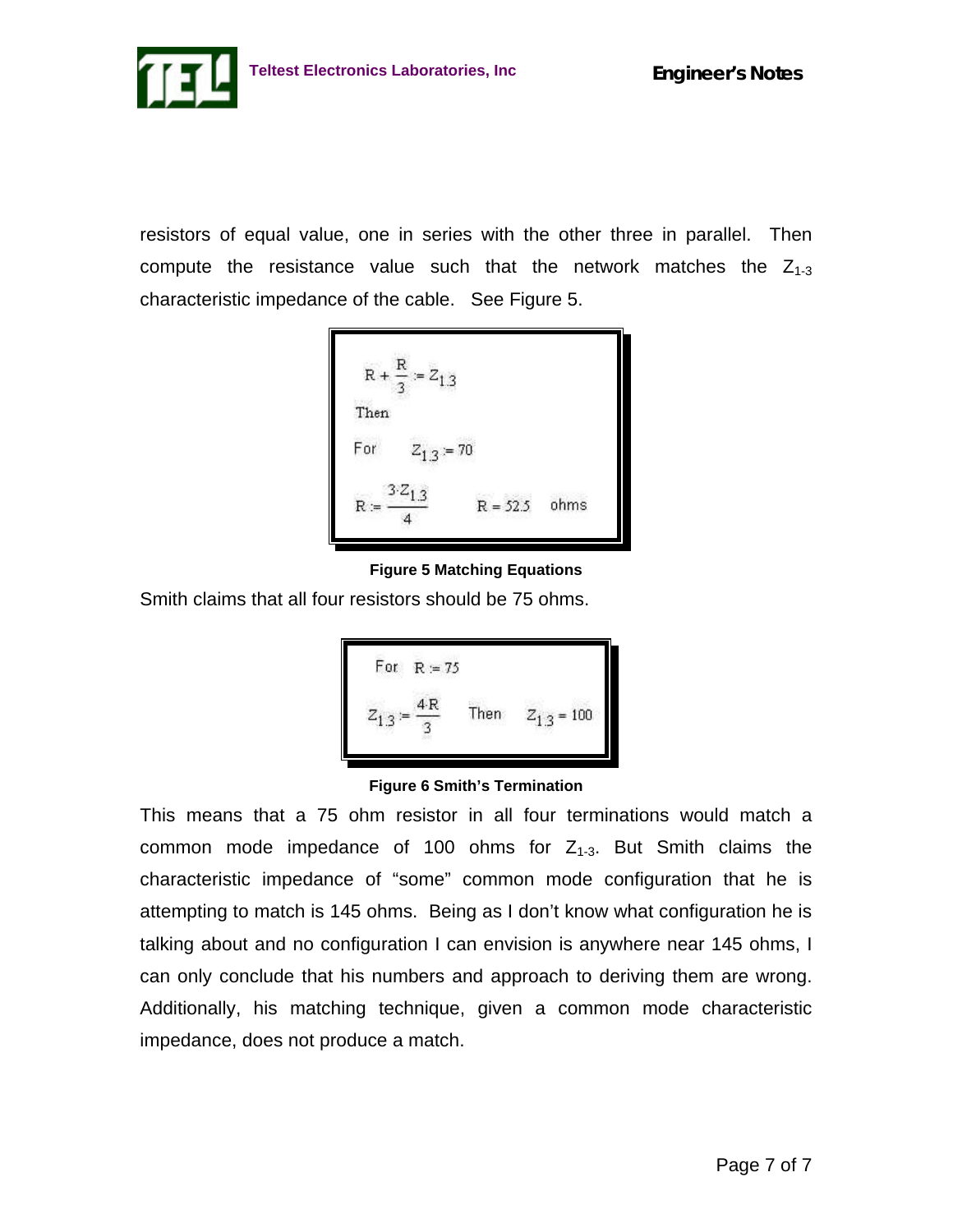

I assert that he hasn't presented a really workable solution to the problem he has recognized. Nonetheless, "the Bob Smith termination" method is applied worldwide with great acclaim. For CAT 5 and CAT 5E cable an improvement in return loss achieved by replacing the 75 ohm resistors by 52.3 ohm resistors, would be from 15 dB to more than 28 dB, given a variation in common mode impedance of +/- 5 ohms. The variation of common mode characteristic impedance is taken into account in the calculation of return loss.

| Termination      | <b>Termination</b>     | <b>Common Mode</b>      | <b>Return</b>  |
|------------------|------------------------|-------------------------|----------------|
| Type             | <b>Resistor - Ohms</b> | <b>Impedance - Ohms</b> | <b>Loss dB</b> |
| <b>Bob Smith</b> | 75                     | 65                      | 13.5           |
| <b>Bob Smith</b> | 75                     | 70                      | 15             |
| <b>Bob Smith</b> | 75                     | 75                      | 16.9           |
| Proper           | 52.3                   | 65                      | 29             |
| Proper           | 52.3                   | 70                      | >40            |
| Proper           | 52.3                   | 75                      | 28             |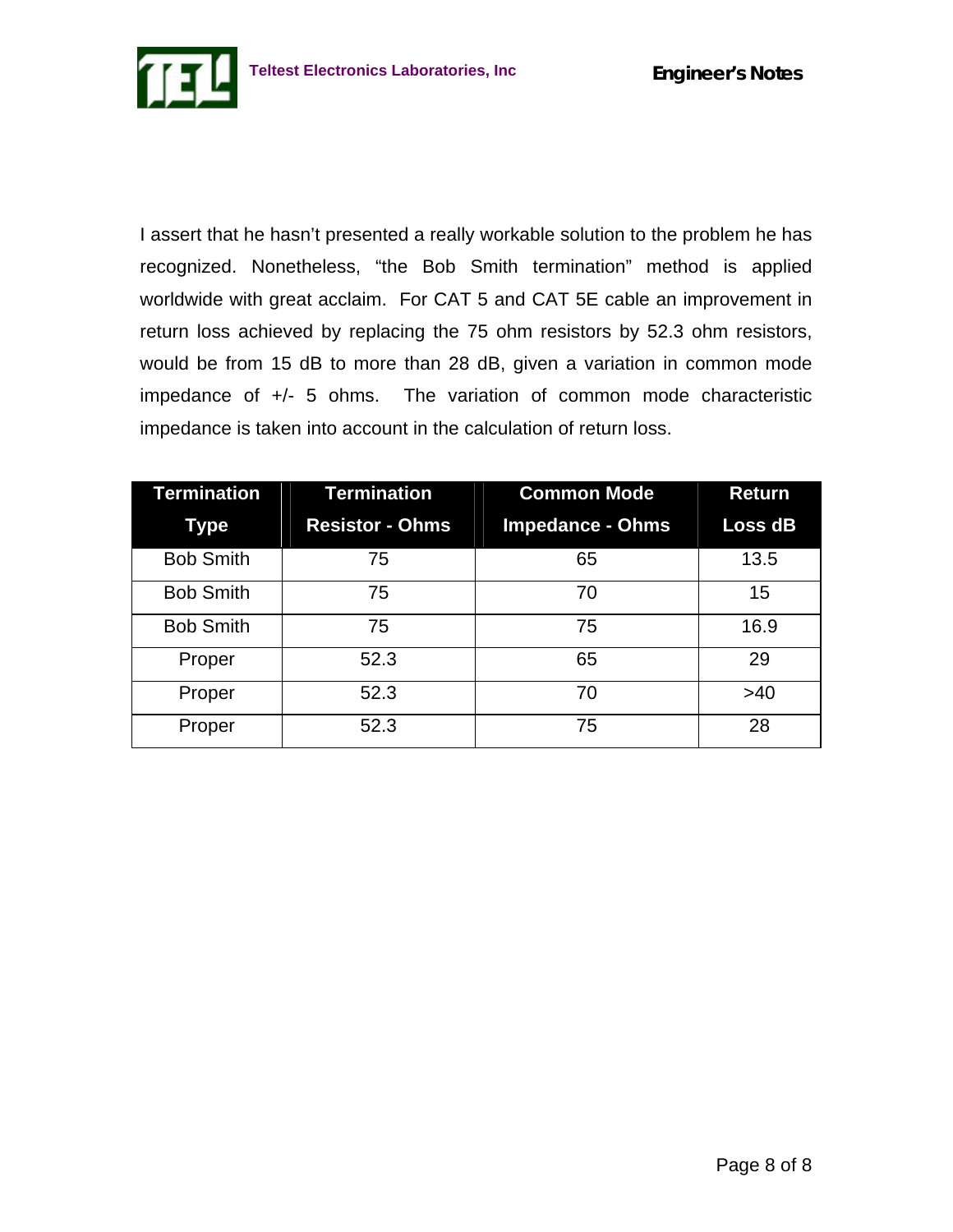

# **Verification - Physical**

A physical method to verify this is important. Fortunately, there is a relatively simple method for doing so. That method is to configure a length of cable with the termination resistors, then insert a common mode pulse while monitoring that insertion with an oscilloscope. A pulse generator with an output impedance of 50 ohms and a rise time of approximately 1 nanosecond was used. See Figure 7. If the cable is properly matched, no reflection should be seen. If not, a reflection will be observed. Terminations of three values were applied at each end of a cable seven feet long. The resistor values employed were sets of 52.3, 75 and 100 ohms. The cable employed was 7 feet long.





The series of scope presentations in Figure 8 show implementations of the various terminations for comparison. The fact that a termination in the vicinity of 52.3 ohms is proper for the match can be clearly seen. For calibration purposes, several conditions are shown. The first scope presentation shows the output of the pulse generator with no load. The second shows the cable connected to the pulse generator as in Figure 7 and the far end open circuited. The third is the same conditions with the far end short-circuited. The remaining three scope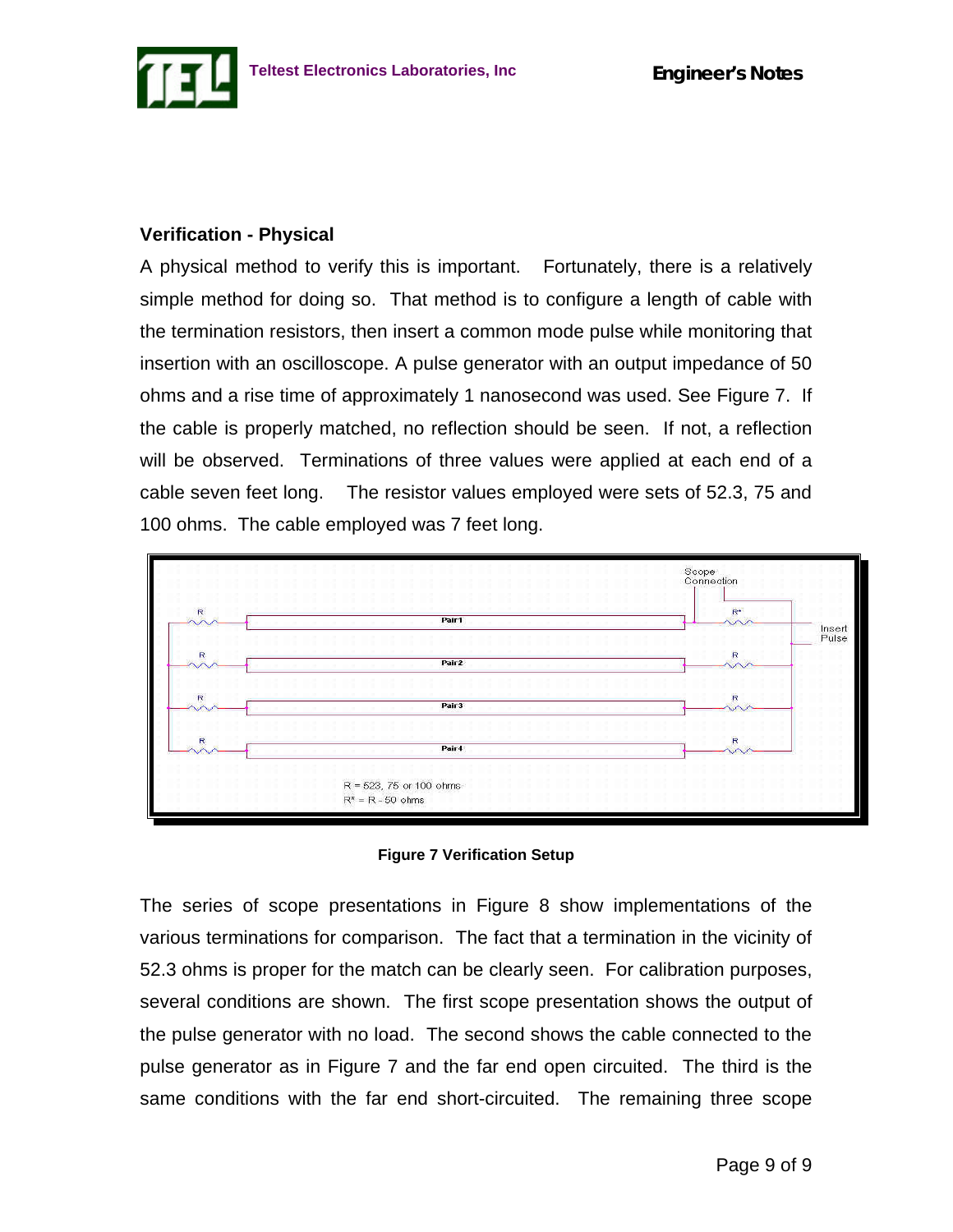

presentations show the results for the three values of the termination resistance. It is clear that for the 100 ohm and 75 ohm resistances there is a reflection, whereas, with 52.3 ohms there is not. The conclusion is that in the vicinity of 52.3 ohms is correct and that Bob Smith's 75 ohm value is not correct.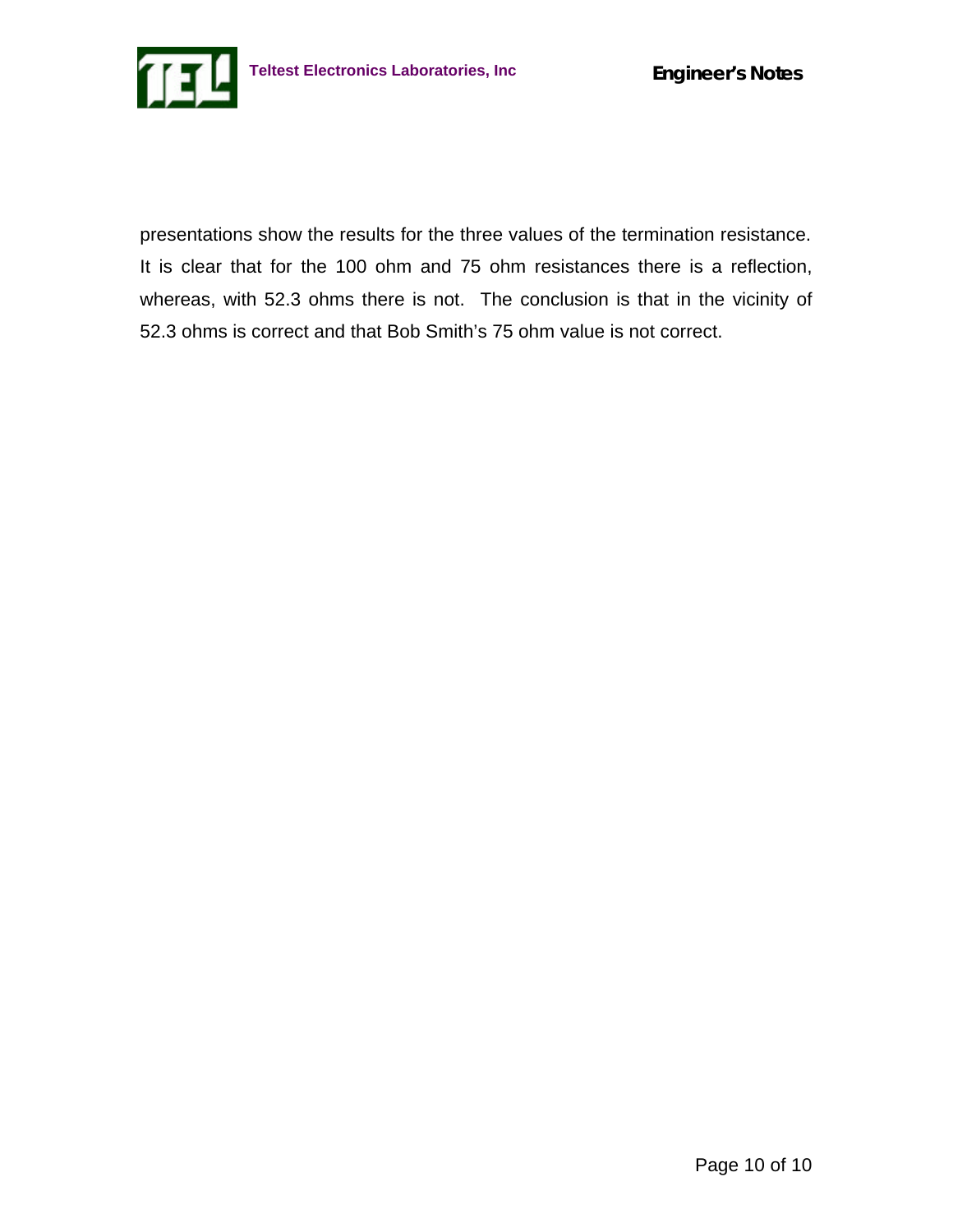



**Figure 8 Reflection Match Views**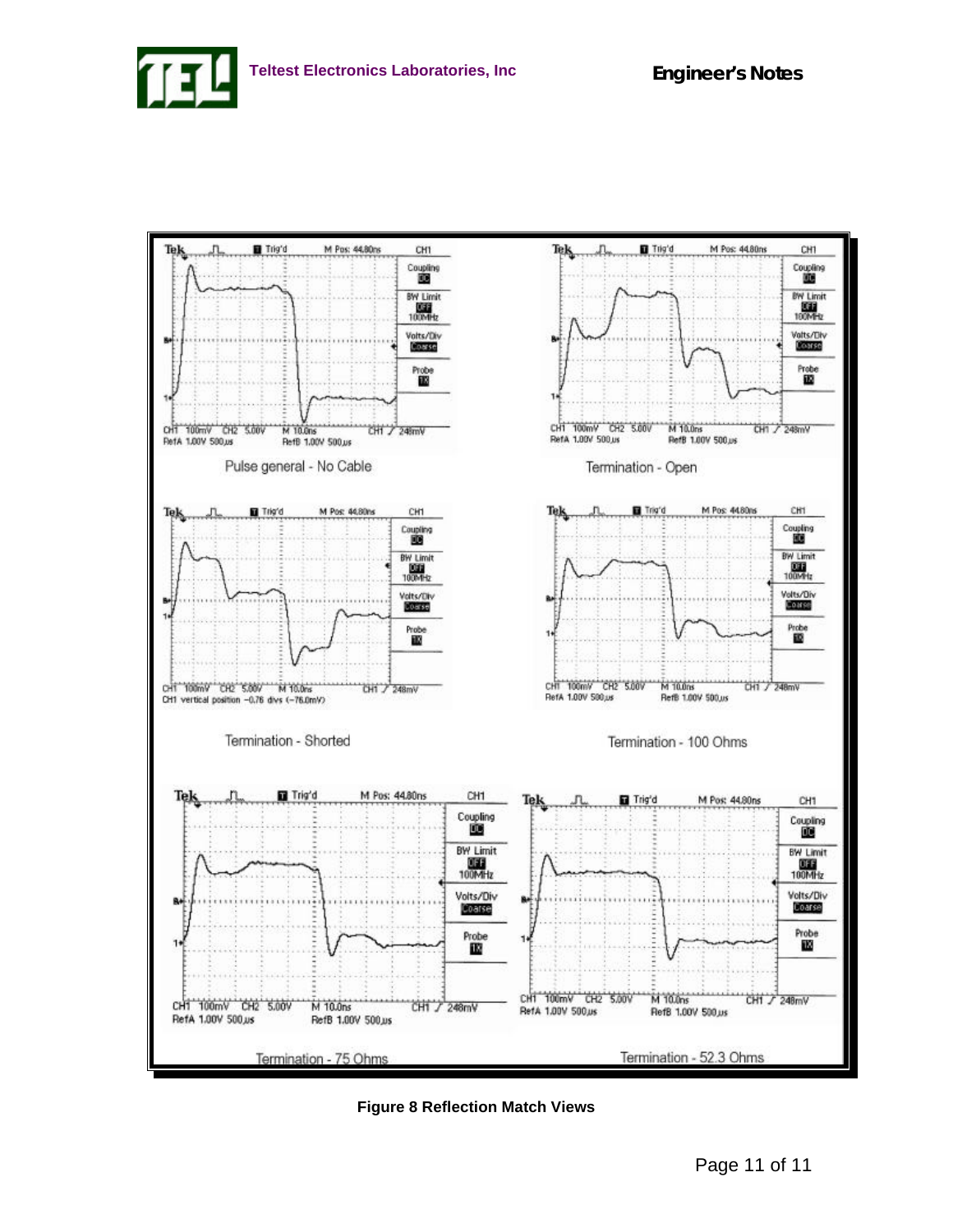As a note, CAT6 cable has a higher common mode impedance. This is expected due to the significant difference in its construction. It is anticipated that also due to its method of construction that the characteristic impedances will be much more uniform both vs. each other and along the length of the cable. I have only measured one CAT6 cable and that one cable yielded 86.5 ohms for  $Z_{1-3}$ .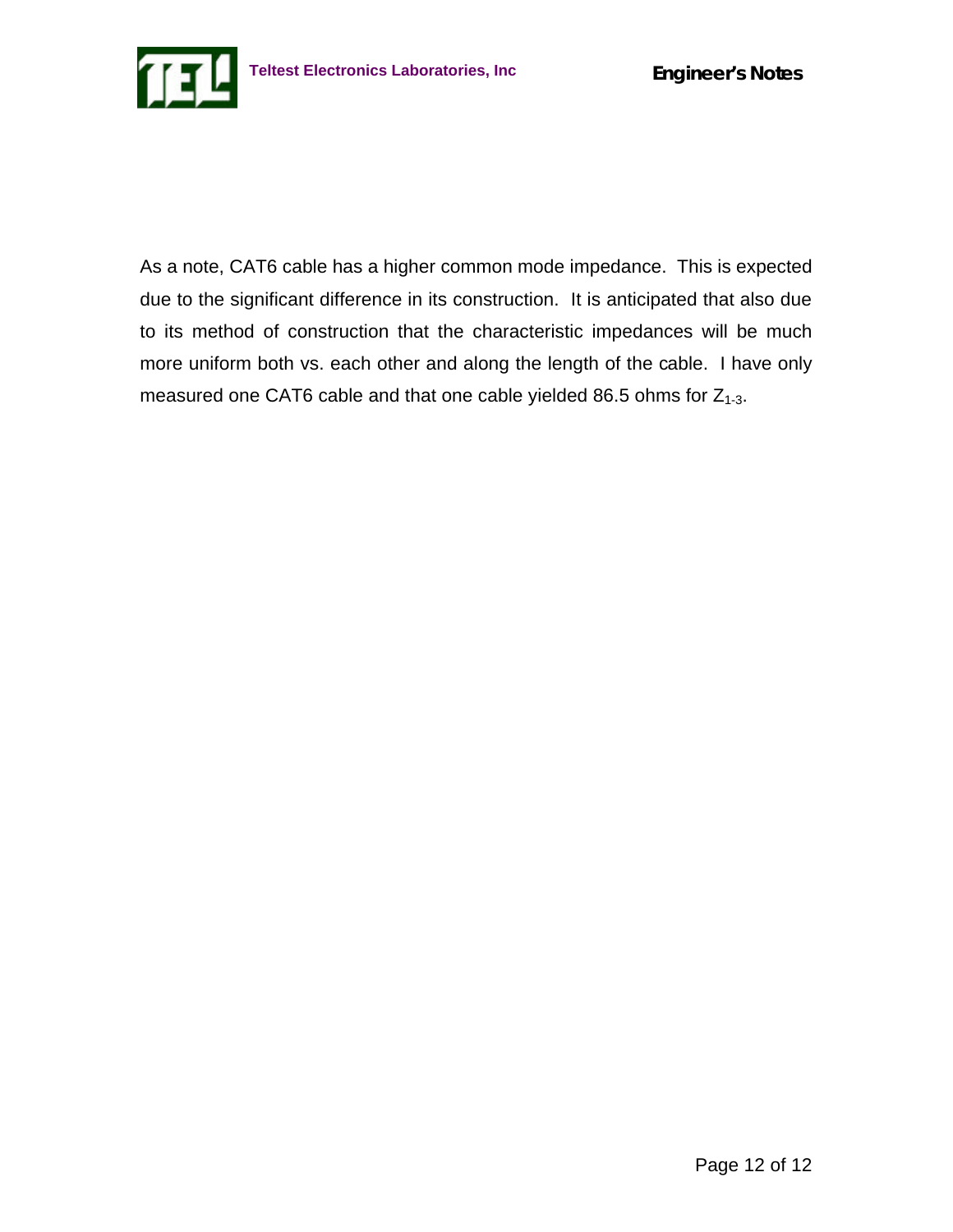

## **Analysis - Theoretical**

Figure 1 shows the model for computation of the termination resistor given  $Z_{nn}$ and R, the termination resistor. The theory is that when the input impedance is equal to the value of  $R/3 + Z_{1-3}$  then the cable is matched. The value used for  $Z_{nn}$ was 200 ohms, which is close to correct. With this value for  $Z_{nn}$ , R turns out to be 52.3 ohms. This agrees with the pulse reflection test.



**Figure 9 Model for Analytic Computation of Match**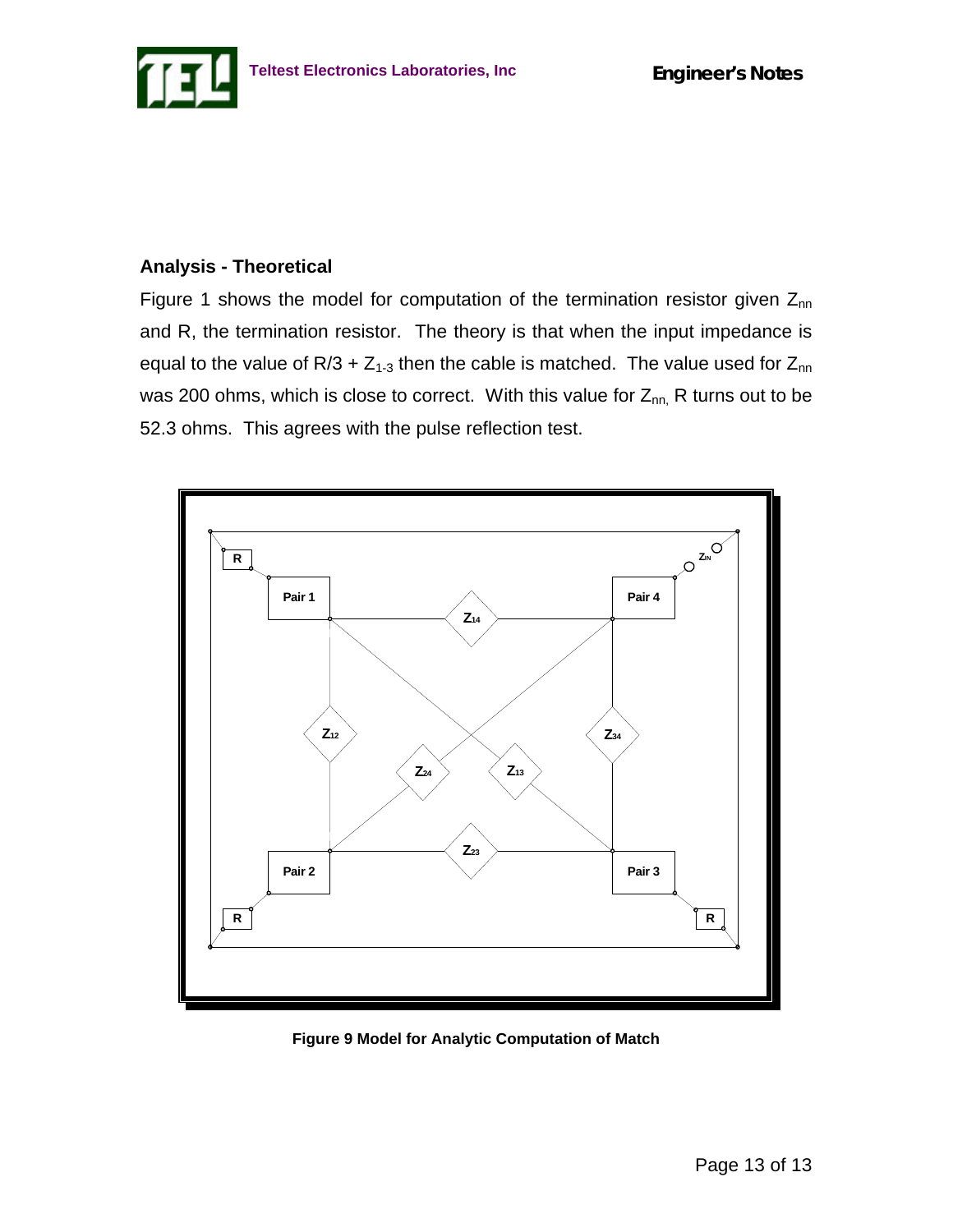

The solution is simple and obvious - once viewed. In Figure 9, short pair 1 to pair 2 to pair 3. See Figure 10. In this case we have the  $Z_{1-3}$  characteristic impedance and the three resistors, R are tied in parallel, yielding R/3 for the resistors. Then looking into the terminals indicated, the impedance will clearly be Znn/3 plus R/3. Thus, R+ R/3 equal to Znn/3 would be the proper match resistance.



**Figure 10 Pairs 1, 2 & 3 Shorted Together**

Now, if the short is removed, due to symmetry, nothing is changed since no current flows through  $Z_{13}$ ,  $Z_{12}$  and  $Z_{23}$ . This verifies that the approach reported above is correct.